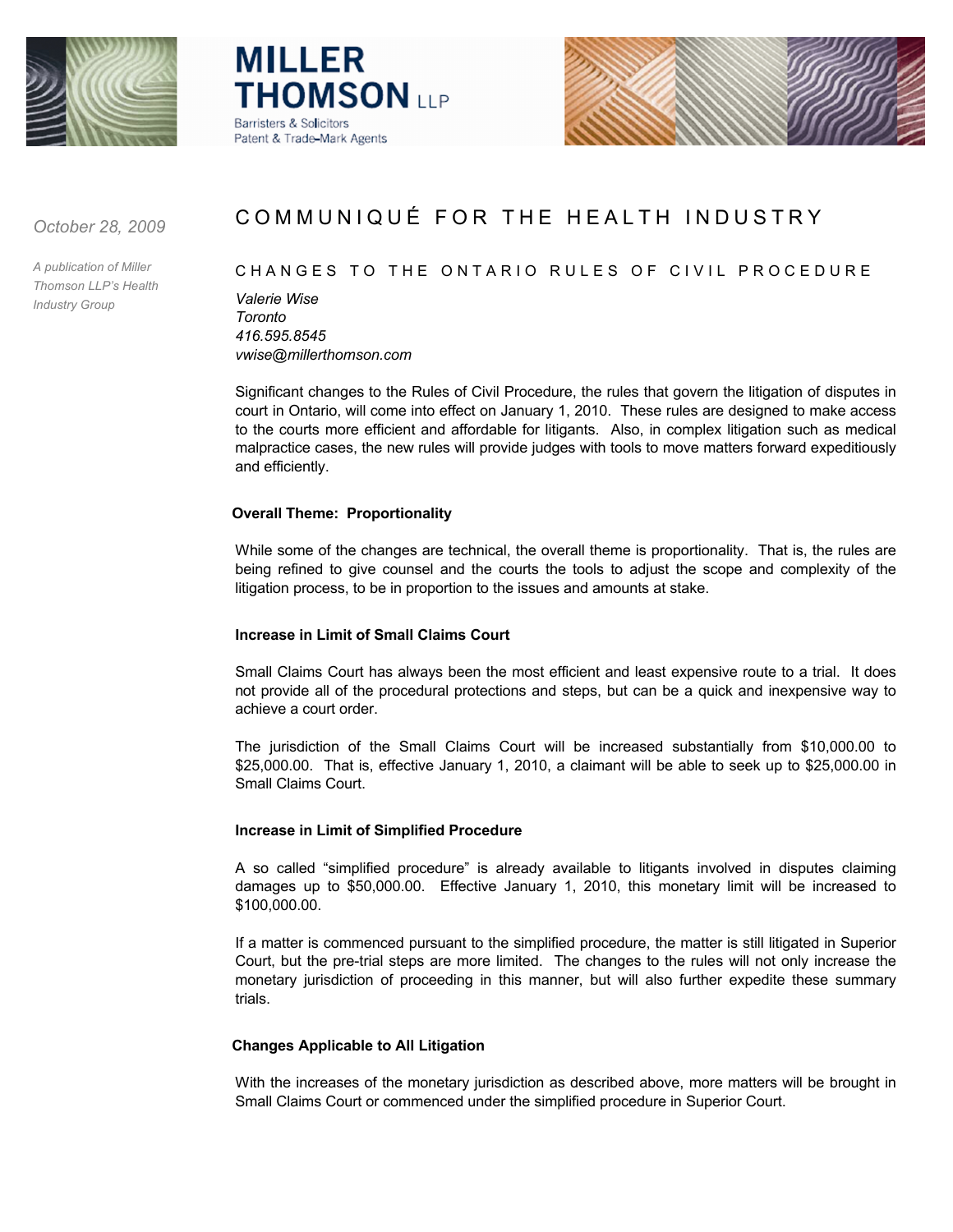For those matters that exceed \$100,000.00, litigation will still proceed in Superior Court under the regular rules. However, changes have also been made to these rules in an attempt to limit the scope of the litigation and to keep the procedure in proportion to the complexity of the issues or the damages being pursued.

#### **Mini-Trials and Expanded Scope of Motions**

For example, under the new rules, the court will have the power to conduct separate hearings or mini trials within a proceeding to determine a particular issue or issues, either on consent or by court order. Sometimes the resolution of one or two issues is all that is necessary to provoke a settlement of the entire dispute.

The rules currently provide for a "motion for summary judgment". Currently, when such a motion is brought, a party adduces documentary and affidavit evidence and asks the Court to make a decision on the basis of that evidence, without any actual testimony from witnesses. Judicial interpretation of the previous rules have limited the motion judge's ability to make a determination where there was any dispute as to the material facts. The rationale was that the motion judge was not in as good a position as the trial judge to make findings of credibility or to resolve factual disputes, since the motion judge could not see nor hear from actual witnesses.

Under the new rules, judges hearing motions for summary judgment will be given broader powers. They will even be able to order that witnesses attend and give evidence in their presence. The new rules specifically give motion judges the power to weigh evidence, evaluate the credibility of witnesses and draw inferences from the evidence. Previously, case law had prohibited motion judges from performing that role, reserving that function solely for the trial judge. Therefore, parties were forced to continue the litigation through to trial if there was any factual dispute. The changes to the rules may mean that a summary judgment motion is available in more cases, leading to earlier resolution of all or some of the issues more often.

#### **Limits on the Scope of Examinations for Discovery**

The new rules will put limits on examinations for discovery, which is the process whereby counsel question the parties in the presence of a court reporter who transcribes all of the evidence. Under the current rules, there is no limit to the length or scope of these examinations and they can drag on for days at considerable expense, regardless of the amounts in dispute.

Under the new rules, no party will be entitled to conduct examinations for discovery in excess of seven (7) hours, except on consent or with a court order. In determining whether to grant leave to examine in excess of seven (7) hours, the court will consider things like the amount of money in issue and the complexity of the case.

## **Conclusion**

The new rules do not come into effect until January 2010 and it will be some time until counsel fully understand and appreciate all of the flexibility that they have to move matters forward expeditiously and efficiently. Courts will also need to interpret the rules that give them discretionary powers and outline the circumstances in which they are prepared to exercise those powers.

Nevertheless, if the rules are applied and interpreted reasonably, they should provide for more efficient and economical access to justice.